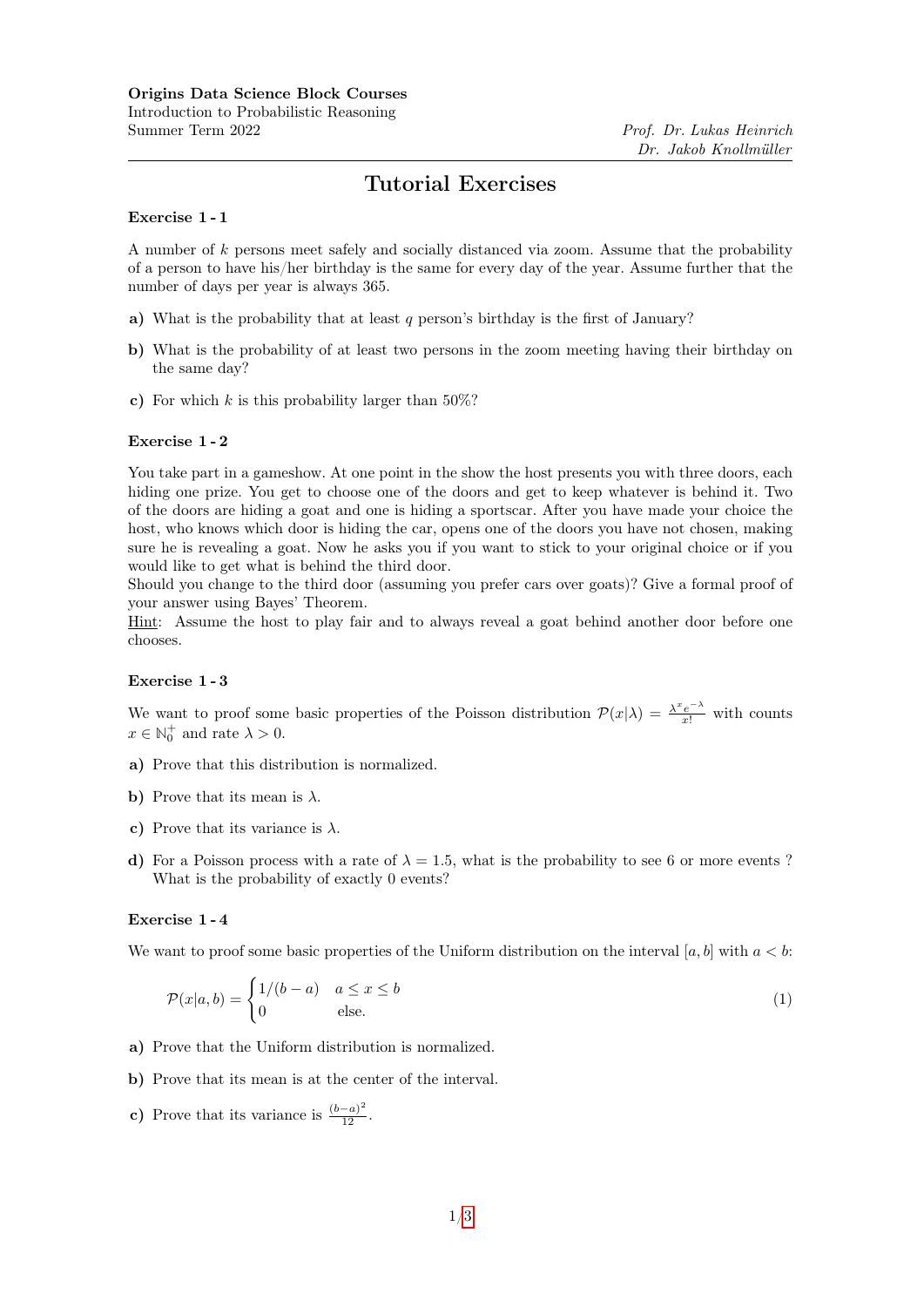### Exercise 1 - 5

We want to empirically validate the Central Limit Theorem (CLT) for several distributions. It tells us that the average of random variables drawn from a distribution approaches normality. For one experiment we draw N samples from the distribution and average them. We repeat this M times. Calculate the theoretically expected parameters of the Gaussian with the N samples. Plot this distribution together with a normalized histogram of the  $M = 100$  and  $M = 100000$  experiments.

- a) Uniform distribution on the unit interval with  $N = 10$ .
- b) Bernoulli distribution with a probability  $\mu = 0.3$ ,  $N = 100$ .
- c) Gaussian distribution with mean  $m = 1$ , variance  $\sigma^2 = 1$ , and  $N = 2$ .
- d) The CLT only holds if the original sampling distribution has a finite mean and variance. An example for which this is not the case is the Cauchy distribution:

$$
\mathcal{P}(x|x_0,\gamma) = \frac{1}{\pi\gamma} \frac{\gamma^2}{(x-x_0)^2 + \gamma^2} \tag{2}
$$

Perform the same experiments as above for  $N = 100$  with  $x_0 = 3$  and  $\gamma = 3$  and discuss your findings.

Hint: You can generate a sample from the Cauchy distribution by first drawing a sample  $u$  from the uniform distribution over the unit interval and transform it according to:

$$
x = \gamma \tan(\pi u - \pi/2) + x_0 \tag{3}
$$

# Exercise 1 - 6

We want to simulate the coin toss experiment and learn the probability of the coin to show either side.

- a) Set some ground truth  $\mu_{true} \in (0,1)$  and draw one sample from the Bernoulli distribution to simulate a coin-toss.
- b) A priori we assume a flat prior on the unit interval, i.e. a Beta distribution with parameters  $\alpha = \beta = 1$ . Plot this prior distribution and indicate the ground truth  $\mu_{true}$  as vertical line.
- c) As the Beta distribution is the conjugate prior to the Bernoulli likelihood, the posterior will be again a Beta distribution with updated  $\alpha$  and  $\beta$  parameters. Use the result from the experiment in the beginning and calculate the posterior. Add the curve of this distribution to the previous plot.
- d) We want to perform continual learning and use this updated distribution as prior for future experiments. Simulate three more coin tosses with the same rate, calculate the posterior distribution, and add it to the plot.
- e) Repeat this for another 100 tosses and discuss your findings.

# Exercise 1 - 7

We want to implement the temperature measurement as discussed in the lecture. The prior distribution over temperatures is the Gaussian  $P(x) = \mathcal{N}(x|x_0, T) = \mathcal{N}(x|x_0 = 295, T = 3^2)$  and the measurement noise is given by  $P(n) = \mathcal{N}(n|n_0 = 0, N = 1^2)$ .

a) Draw a true temperature from the prior distribution  $x_{true} \sim \mathcal{P}(x)$ , a noise realization  $n \sim \mathcal{P}(n)$ , and generate data by adding the true temperature and measurement noise  $y = x_{true} + n$ .